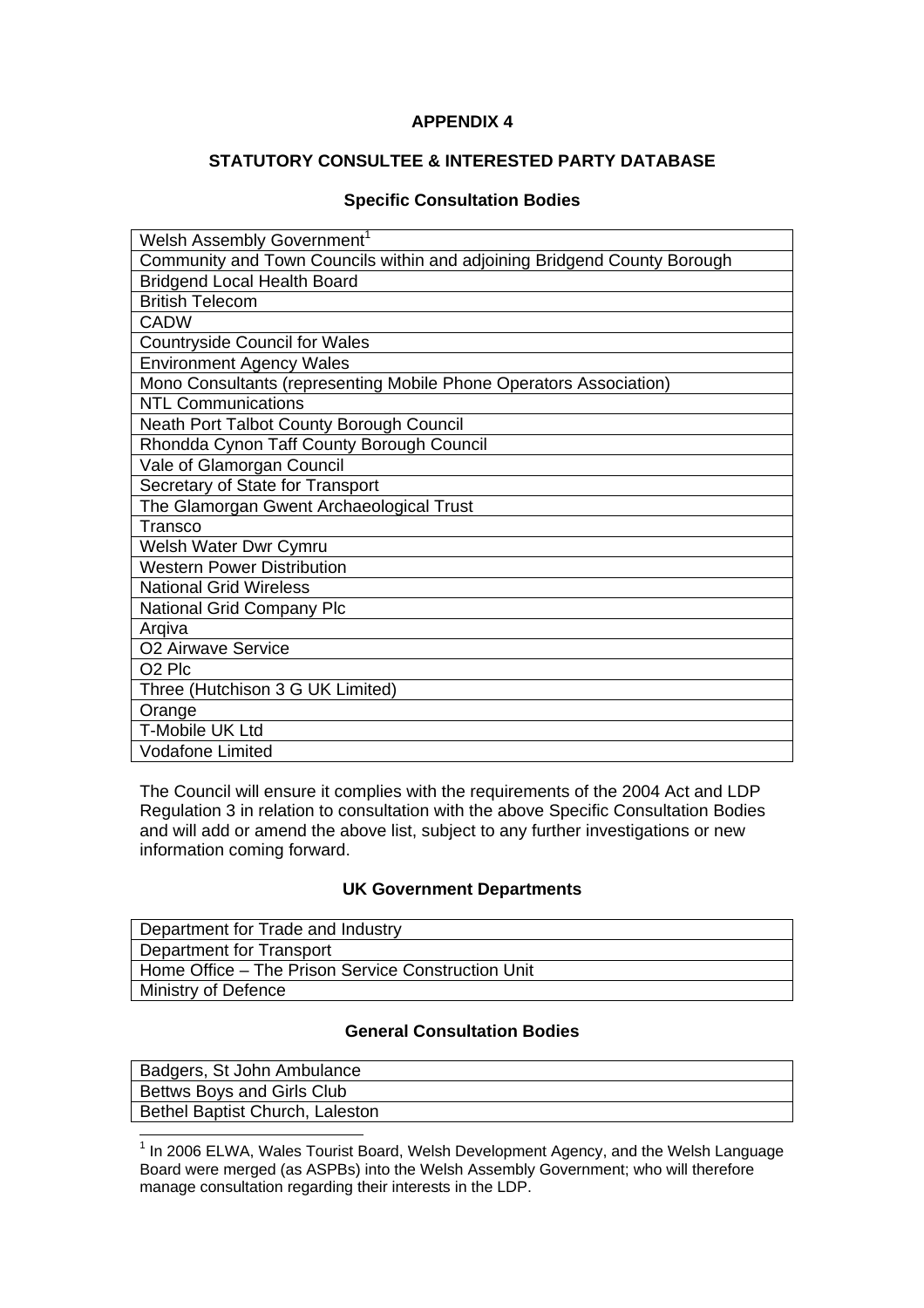| Bridgend and District Local History and Museum Society             |
|--------------------------------------------------------------------|
| <b>Bridgend and District YMCA</b>                                  |
| <b>Bridgend Association of Voluntary Organisation</b>              |
| <b>Bridgend Civic Trust</b>                                        |
| <b>Bridgend Community Health Council</b>                           |
| <b>Bridgend County Allotment Association</b>                       |
| <b>Bridgend County Borough Councillors</b>                         |
| <b>Bridgend Youth Council and Forum</b>                            |
| Bro Morgannwg NHS Trust                                            |
| Campaign for the Protection of Rural Wales                         |
| <b>Church in Wales</b>                                             |
| Citizens Advice Bureau - Bridgend                                  |
| Citizens Advice Bureau - Maesteg                                   |
| <b>Coity Village Association</b>                                   |
| <b>Coity Walia Commoners Association</b>                           |
| <b>Communities First Bridgend</b>                                  |
| Community Drug and Alcohol Team                                    |
| Conservators of the Coity Walia Commoners                          |
| Council of Churches (Bridgend)                                     |
| <b>Dragon Grants</b>                                               |
| <b>Glamorgan Muslim Community Association</b>                      |
| <b>Groundwork Bridgend</b>                                         |
| <b>Harvey Street Residents Association</b>                         |
| <b>Island Farm Action Group</b>                                    |
| Jehovah's Witnesses                                                |
| Llangynwyd Senior Citizens Association                             |
| Llangynwyd Village Hall Committee (The)                            |
| <b>Llynfi Valley Civic Society</b>                                 |
| Llynfi Valley Forum                                                |
| <b>Local Members of Parliament</b>                                 |
| Local Members of the European Parliament                           |
| Local and Regional Assembly Members within Bridgend County Borough |
| Maesteg Millennium Group                                           |
| Maesteg RFC                                                        |
| <b>MENERVA</b>                                                     |
|                                                                    |
| Merthyr Mawr Estate Office                                         |
| <b>Ogmore Angling Association</b><br><b>Ogwr DASH</b>              |
|                                                                    |
| Park Terrace Rates and Rents Association                           |
| Penyfai Woodland Trust (Coed-yr-Hela)                              |
| Porthcawl 4 M Group                                                |
| <b>Porthcawl and District Tourist Association</b>                  |
| Porthcawl Boys and Girls Club                                      |
| <b>Porthcawl Civic Trust Society</b>                               |
| <b>Porthcawl Community and Amenities Association</b>               |
| <b>Railway Development Society</b>                                 |
| Ramblers                                                           |
| <b>Religious Society of Friends - Quakers</b>                      |
| Representative Body of the Church in Wales (The)                   |
| <b>Riparian Owners of River Ogmore</b>                             |
| SHOUT - The Voice of the Older Community                           |
| St Mary's Church, Coity                                            |
| Townswomen's Guild                                                 |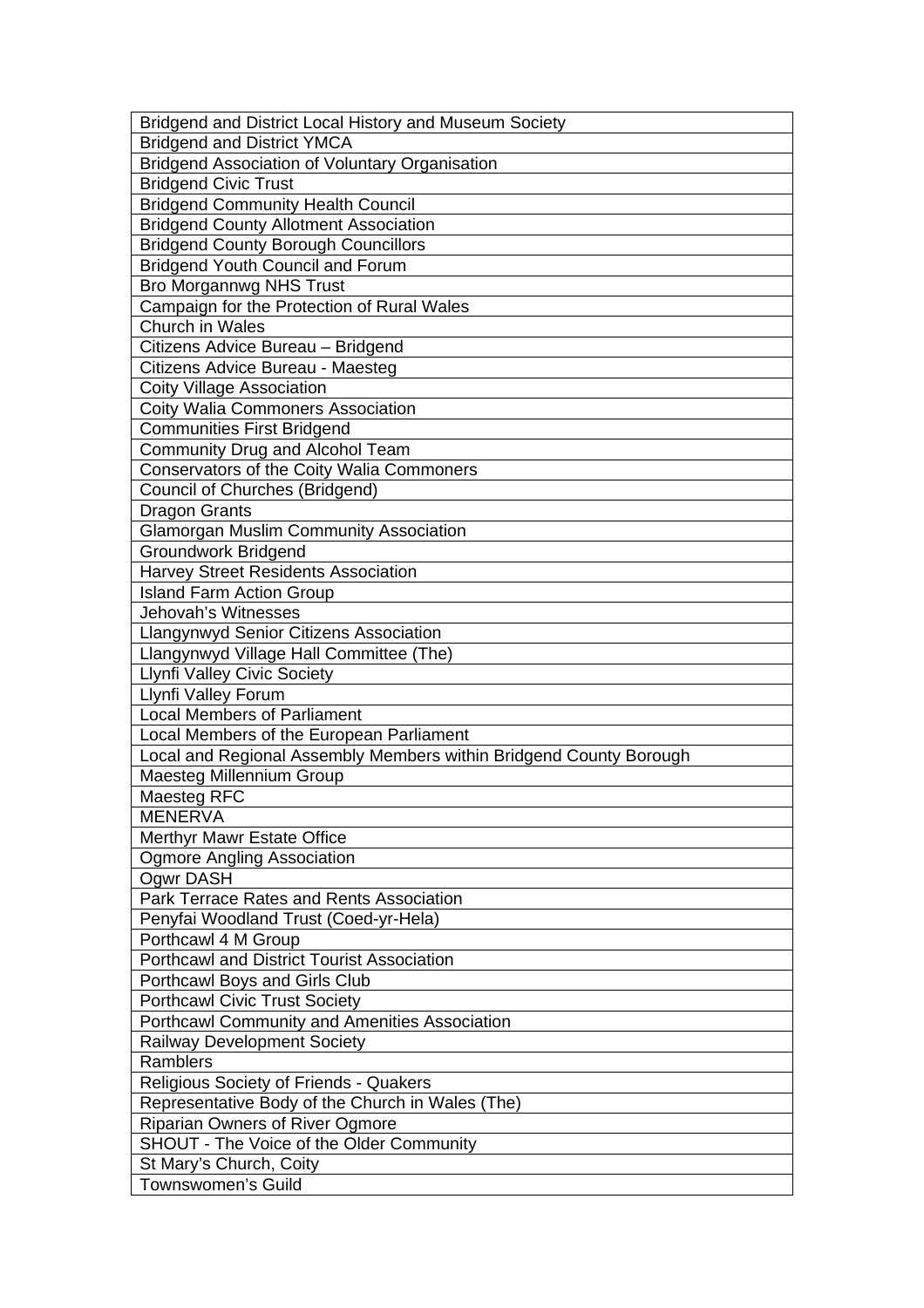| WATRA                           |
|---------------------------------|
| Women's Institute, Southerndown |
| <sup>1</sup> Youth Focus        |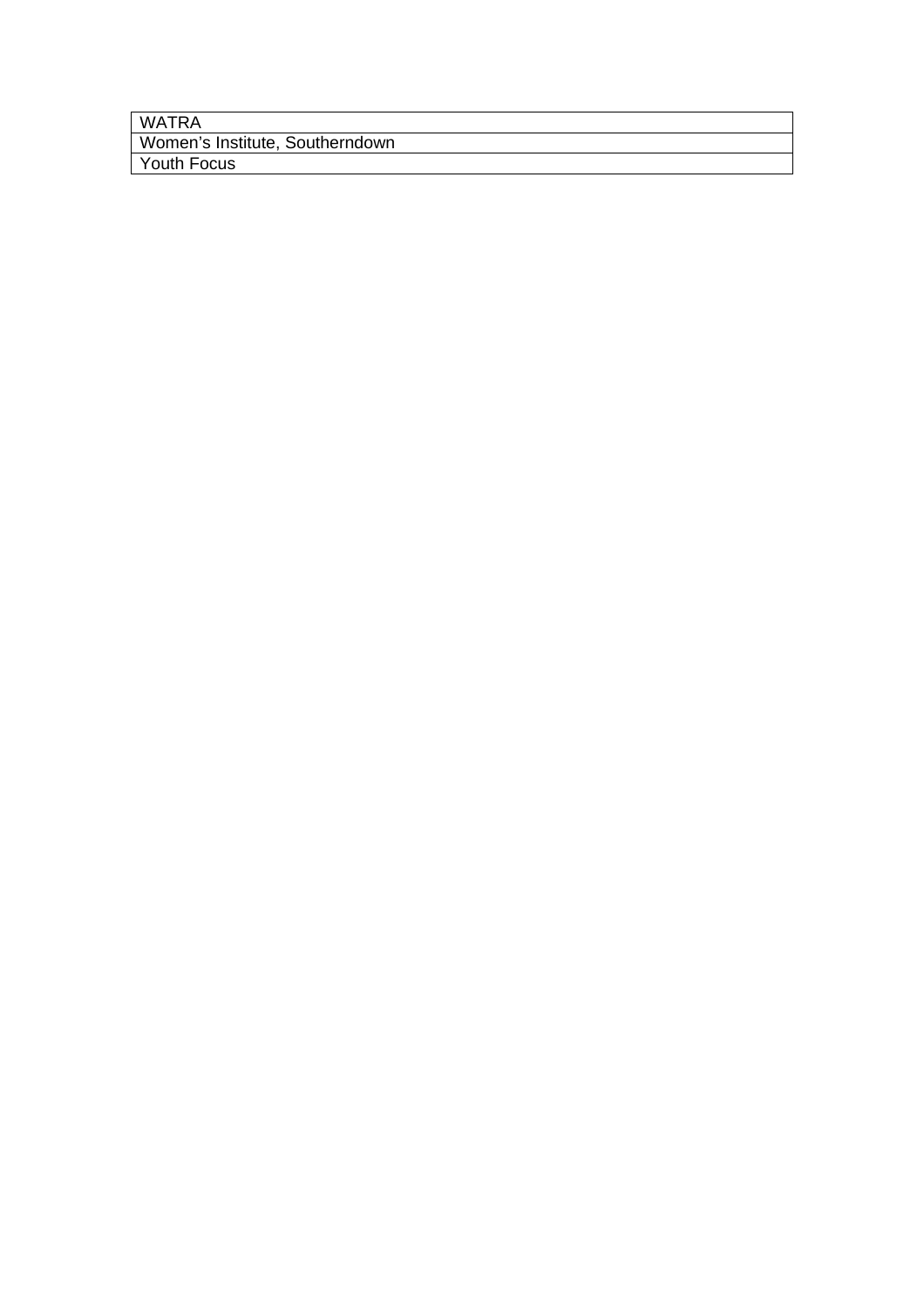# **Other Consultees**

| <b>ADAS</b>                                                |
|------------------------------------------------------------|
| <b>Automobile Association</b>                              |
| <b>Bovis Homes</b>                                         |
| <b>Bridgend Biodiversity Partnership</b>                   |
| <b>Bridgend College</b>                                    |
| <b>Bridgend County Hackney Association</b>                 |
| <b>Bridgend County Victim Support Scheme</b>               |
| <b>Bridgend Friends of the Earth</b>                       |
| <b>Bridgend Women's Aid</b>                                |
| <b>British Aggregates Association</b>                      |
| British Association of Shooting & Conservation Ltd         |
| British Astronomical Association (Campaign for Dark Skies) |
| <b>British Gas Wales</b>                                   |
| <b>British Geological Society</b>                          |
| <b>British Geological Survey</b>                           |
| <b>British Horse Society</b>                               |
| <b>British Motorcyclists Federation (The)</b>              |
| <b>British Trust for Conservation Volunteers</b>           |
| British Wind Energy Association, The                       |
| <b>Business in Focus</b>                                   |
| <b>Butterfly Conservation (South Wales Branch)</b>         |
| <b>Byways and Bridleways Trust</b>                         |
| Campaign for Real Ale                                      |
| <b>Cardiff District Valuers</b>                            |
| <b>Cardiff International Airport</b>                       |
| <b>Carhys Developments</b>                                 |
| <b>CBI</b>                                                 |
| Celtic Energy                                              |
| Centre of Ecology and Hydrology - Bangor                   |
| Chartered Institute of Housing Cymru                       |
| Chartered Institute of Waste Management                    |
| <b>Childrens Play Council</b>                              |
| <b>Civil Aviation Authority</b>                            |
| <b>Coal Authority</b>                                      |
| <b>Coastguard Marine Rescue Coordination</b>               |
| <b>Coed Cadw Woodland Trust</b>                            |
| Coed Cymru                                                 |
| <b>Commission for Racial Equality</b>                      |
| <b>Community Transport Association</b>                     |
| Compton Group (The)                                        |
| <b>Country Land and Business Association</b>               |
| <b>Crown Estates Commissioners</b>                         |
| CSV (Wales)                                                |
| <b>Cyclists Touring Club</b>                               |
| Cymdeithas Tai Hafan                                       |
| <b>DASH</b>                                                |
| <b>Davies Bros</b>                                         |
| Design Commissions for Wales                               |
| <b>Disability Rights Commission</b>                        |
| <b>Disability Wales</b>                                    |
| <b>Disabled Drivers Association (The)</b>                  |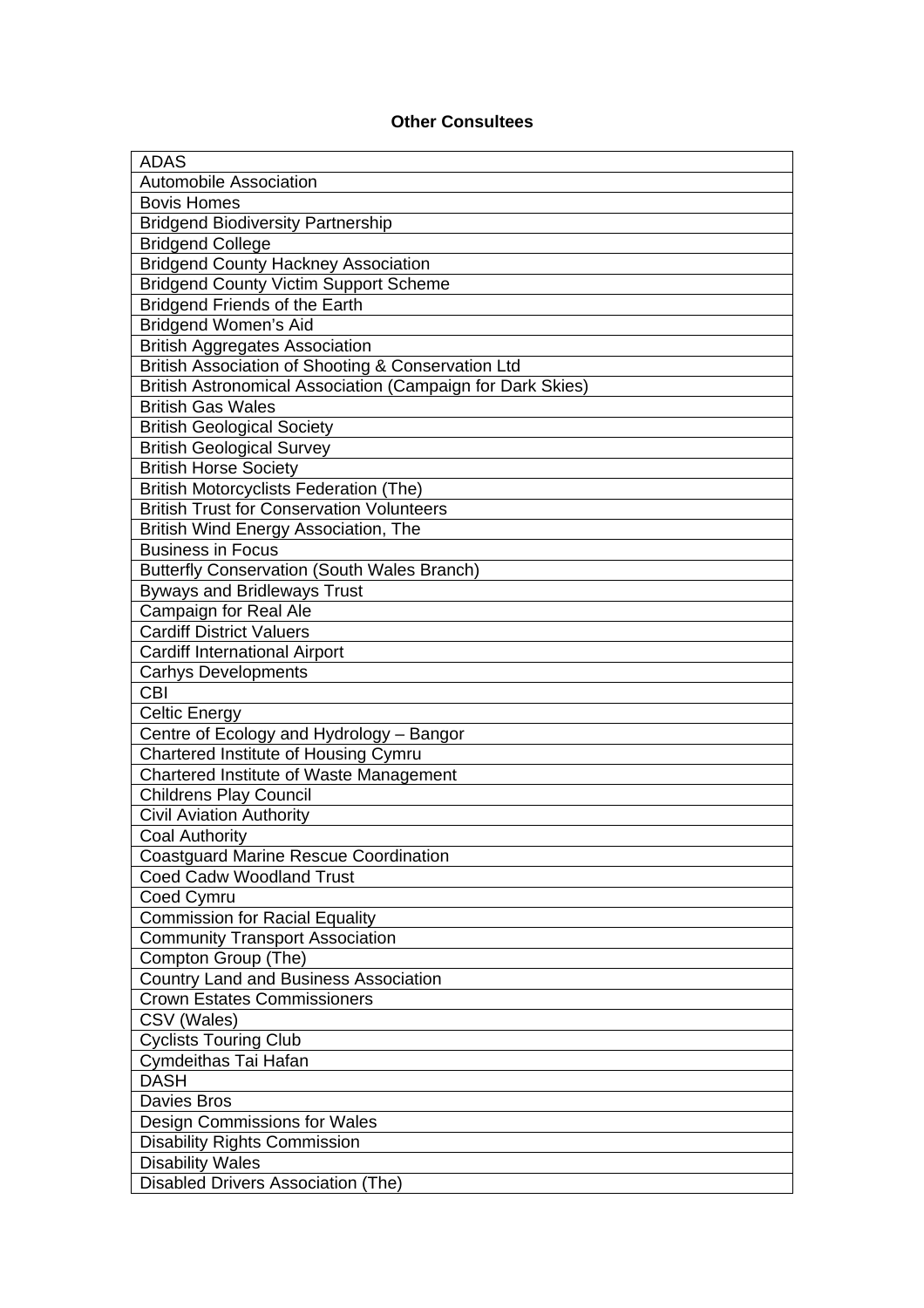| <b>Disabled Persons Transport Advisory Committee</b>        |
|-------------------------------------------------------------|
| Eco Schools                                                 |
| English, Welsh and Scottish Railways                        |
| <b>Environmental Services Agency</b>                        |
| <b>EON UK Plc</b>                                           |
| <b>Equal Opportunities Commission</b>                       |
| <b>Farmers Union of Wales</b>                               |
| <b>Federation of Small Businesses</b>                       |
| Ford Motor Company                                          |
| <b>Forestry Commission for Wales</b>                        |
| <b>Freight Transport Association</b>                        |
| <b>Friends of the Earth</b>                                 |
| <b>Fusion Online</b>                                        |
| G B Properties (Bridgend) Ltd                               |
| Glamorgan Farming and Wildlife Advisory Group               |
| Glamorgan Wildlife Trust (Bridgend Group)                   |
| <b>Gofal Housing Trust</b>                                  |
| Going for Green                                             |
| <b>Green Issues</b>                                         |
| <b>Greenfields Land Reclamation</b>                         |
| Gypsy and Traveller Law Reform Coalition                    |
| <b>Gypsy Council</b>                                        |
| <b>Hafod Housing Association</b>                            |
| Hanson Aggregates                                           |
| <b>Health and Safety Executive</b>                          |
| <b>Health Promotion Wales</b>                               |
| <b>Heritage Coast Committee</b>                             |
| <b>Home Builders Federation</b>                             |
| <b>Housing Advice Project</b>                               |
| Hyder Consulting (UK) Ltd                                   |
| <b>Institution of Civil Engineers</b>                       |
| Keep Wales Tidy Campaign                                    |
| <b>Kitewood Estates West Limited</b>                        |
| Linc - Cymru Housing Association                            |
| Llamau Ltd - Bridgend                                       |
| Llamau Ltd - Porthcawl                                      |
| Lovell                                                      |
| <b>Market Research Wales</b>                                |
| Mid Glamorgan Association of Local Councillors              |
| Minerva Residents Association                               |
| Motorcycle Action Group                                     |
| National Air Traffic Services Ltd (NSL)                     |
| National Caravan Council Ltd                                |
| National Museum and Galleries of Wales                      |
| National Playing Fields Association Wales                   |
| <b>National Power Plc</b>                                   |
| National Society of Allotment and Leisure Gardens Ltd (The) |
| <b>National Wind Power</b>                                  |
| Neighbourhood Initiatives Foundation (The)                  |
| <b>Network Rail</b>                                         |
| <b>NFU Cymru</b>                                            |
| <b>Npower Renewables</b>                                    |
| One Voice Wales                                             |
|                                                             |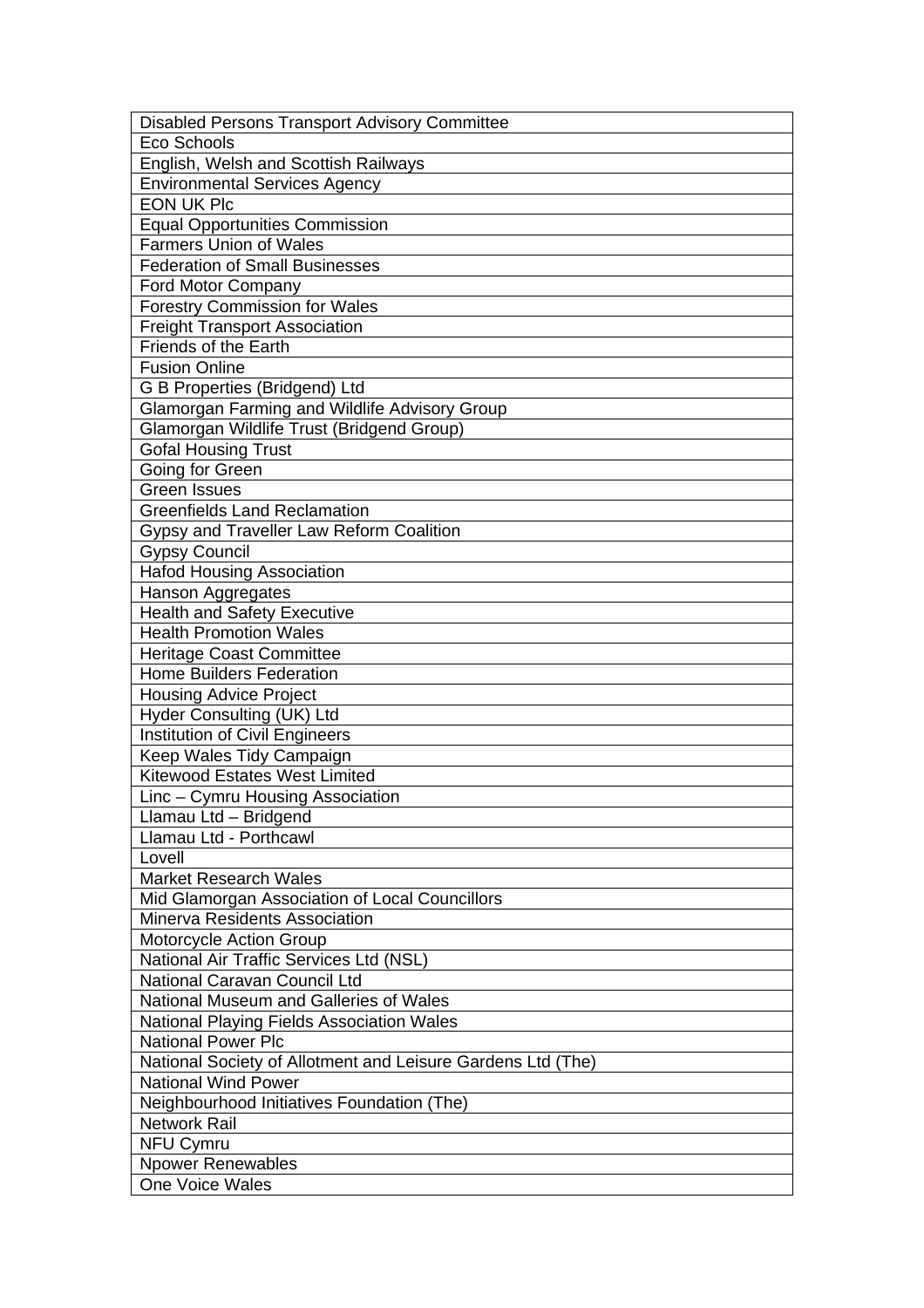| <b>Open Space Society</b>                                                                 |
|-------------------------------------------------------------------------------------------|
| <b>Opportunity Housing Trust</b>                                                          |
| <b>Otters in Wales</b>                                                                    |
| Pedestrians Association (The)                                                             |
| <b>Planning Aid Wales</b>                                                                 |
| <b>Planning Inspectorate Wales</b>                                                        |
| <b>Play Wales</b>                                                                         |
| <b>Probation Services</b>                                                                 |
| Quarry Products Association England and Wales                                             |
| <b>RAC Motoring Services</b>                                                              |
| Rail Freight Group                                                                        |
| Rail Users Consultative Committee for Wales                                               |
| <b>RE Systems</b>                                                                         |
| Rhiw Shopping Centre (Management and Landowner)                                           |
| Road Haulage Association                                                                  |
| Road Safety Council of Wales                                                              |
| Royal Institute of Chartered Surveyors Wales                                              |
| Royal Mail Property Holding                                                               |
| Royal National Institute for the Deaf and Hard of Hearing People                          |
| Royal National Institute for the Blind                                                    |
| Royal Society of Architects in Wales                                                      |
| <b>RSPB Cymru</b>                                                                         |
| <b>RTPI Wales</b>                                                                         |
| <b>RWE Power</b>                                                                          |
| <b>SEWTA</b>                                                                              |
|                                                                                           |
| <b>Shelter Cymru</b><br>Showmen's Guild of Great Britain South Wales and Northern Ireland |
| Soil Association                                                                          |
| South Wales Fire and Rescue Service                                                       |
| South Wales Police (Bridgend Divisional Headquarters)                                     |
| South Wales Police Headquarters                                                           |
| South Wales Sea Fisheries                                                                 |
| Sports Council for Wales (The)                                                            |
| Sustainable Wales                                                                         |
| <b>Sustrans Cymru</b>                                                                     |
| <b>SWALEC</b>                                                                             |
|                                                                                           |
| <b>Tarmac Quarry Products</b><br>Transport 2000                                           |
| United Welsh Housing Association                                                          |
| Valleys Race Equality Council (The)                                                       |
| Valleys to Coast Housing                                                                  |
| <b>Village Retail Services Association</b>                                                |
| Wales and West Housing Association Ltd                                                    |
| <b>Wales Council for the Disabled</b>                                                     |
| <b>Wales Council for Voluntary Action</b>                                                 |
| <b>Wales Environment Link</b>                                                             |
| <b>Wales Trail Riders Association</b>                                                     |
| <b>Wales The Natural Power Consultants Ltd</b>                                            |
| <b>Wales TUC</b>                                                                          |
| <b>Wallich Clifford Community</b>                                                         |
| <b>Welsh Ambulance Service</b>                                                            |
| Welsh Association of Community and Town Councillors                                       |
| <b>Welsh Association of Youth Clubs</b>                                                   |
|                                                                                           |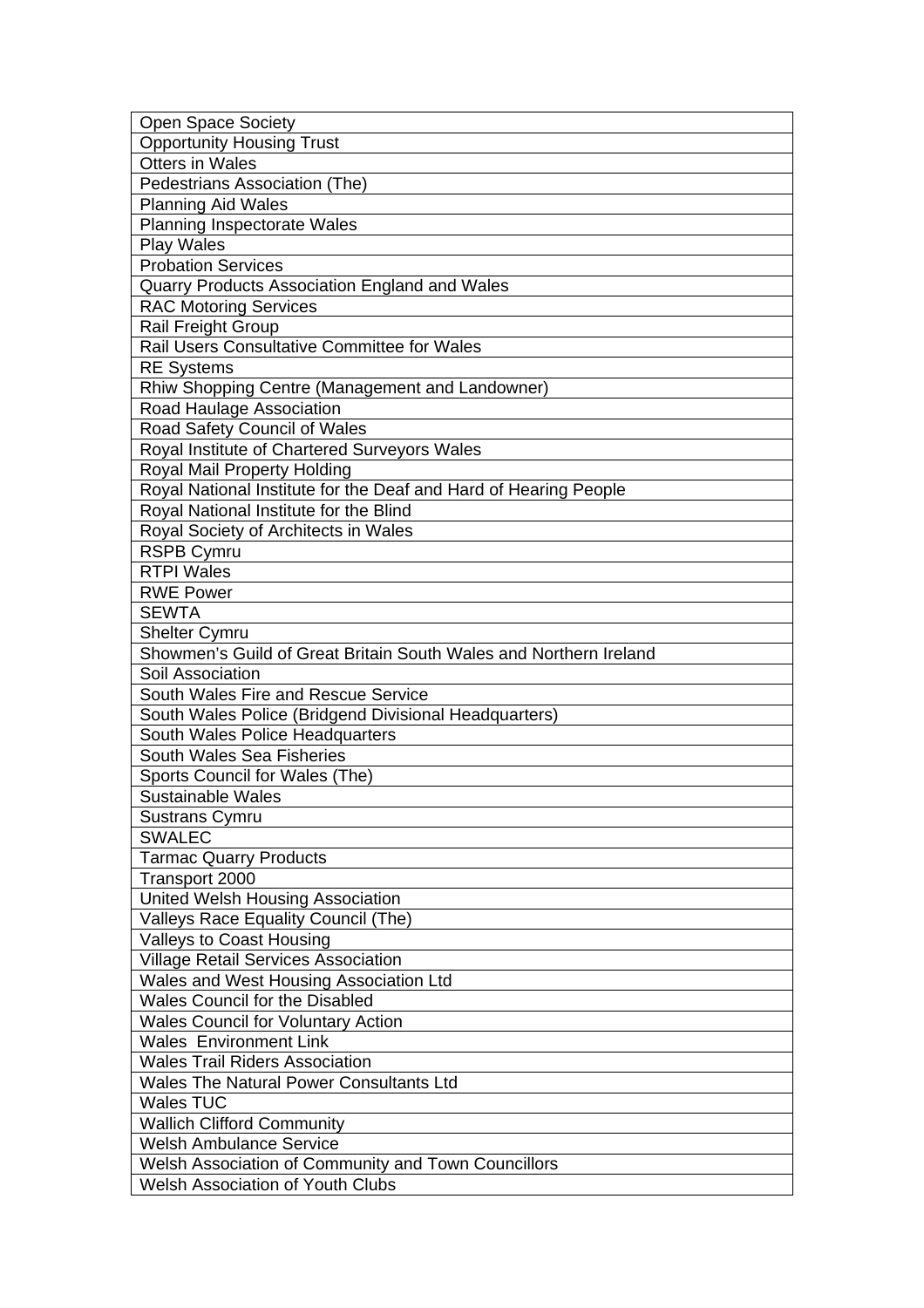| <b>Welsh Environmental Services Association</b>            |
|------------------------------------------------------------|
| <b>Welsh Health Estates</b>                                |
| <b>Welsh Local Government Association</b>                  |
| West Coast Energy Ltd                                      |
| <b>Wildlife Trust South and West Wales</b>                 |
| <b>Yellow Wales</b>                                        |
| Youth Offending Team                                       |
|                                                            |
| <b>Chambers of Trade:-</b>                                 |
| The Chamber of Commerce                                    |
| <b>Bridgend District Chamber of Trade</b>                  |
| Pontycymmer Chamber of Trade                               |
| <b>Porthcawl Chamber of Trade</b>                          |
|                                                            |
| <b>Local Transport Operators: -</b>                        |
| <b>Arriva Trains Wales</b>                                 |
| <b>Bebb Travel</b>                                         |
| <b>EST</b>                                                 |
| <b>First Cymru</b>                                         |
| <b>Great Western Trains Company Ltd</b>                    |
| National Express Birmingham                                |
| <b>Shamrock Travel</b>                                     |
| Stagecoach Red and White                                   |
| Stagecoach Rhondda                                         |
| <b>Virgin Trains</b>                                       |
|                                                            |
| Solicitors: -                                              |
| Anthony & Jarvie Solicitors - Bridgend                     |
| Berry Smith Solicitors - Bridgend                          |
| Berwin Leighton Solicitors - London                        |
| <b>Bond Pearce Solicitors - Plymouth</b>                   |
| Cameron Jones Hussell & Howe Solicitors - Porthcawl        |
| David & Snape Solicitors - Bridgend                        |
| David & Snape Solicitors - Porthcawl                       |
| David Prosser & Co Solicitors - Bridgend                   |
| David Sedgwick Solicitors - Bridgend                       |
| Davies & Partners Solicitors - Gloucester                  |
| Fladgate Fielder Solicitors - London                       |
| Gaskell & Walker Solicitors - Bridgend                     |
| Gordon A Battrick & Co Solicitors - Bridgend               |
| Halliwell Landau - Manchester                              |
| Hugh James Ford Simey Solicitors - Merthyr Tydfil          |
| Ian H Ford Solicitors - Maesteg                            |
| Keith Thomas & Partners Solicitors - Bridgend              |
| King Davies & Partners Solicitors - Maesteg                |
| <b>KTP Solicitors - Bridgend</b>                           |
| <b>KTP Solicitors - Bridgend</b>                           |
| Melanie Lazarus & Co Solicitors - Bridgend                 |
| Merrett & Co Planning & Environmental Solicitors - Bristol |
| Morgan Cole Solicitors - Cardiff                           |
| Olswang Solicitors - London                                |
| Phillip Thomas & Co Solicitors - Bridgend                  |
| R L Edwards & Partners Solicitors - Kenfig Hill            |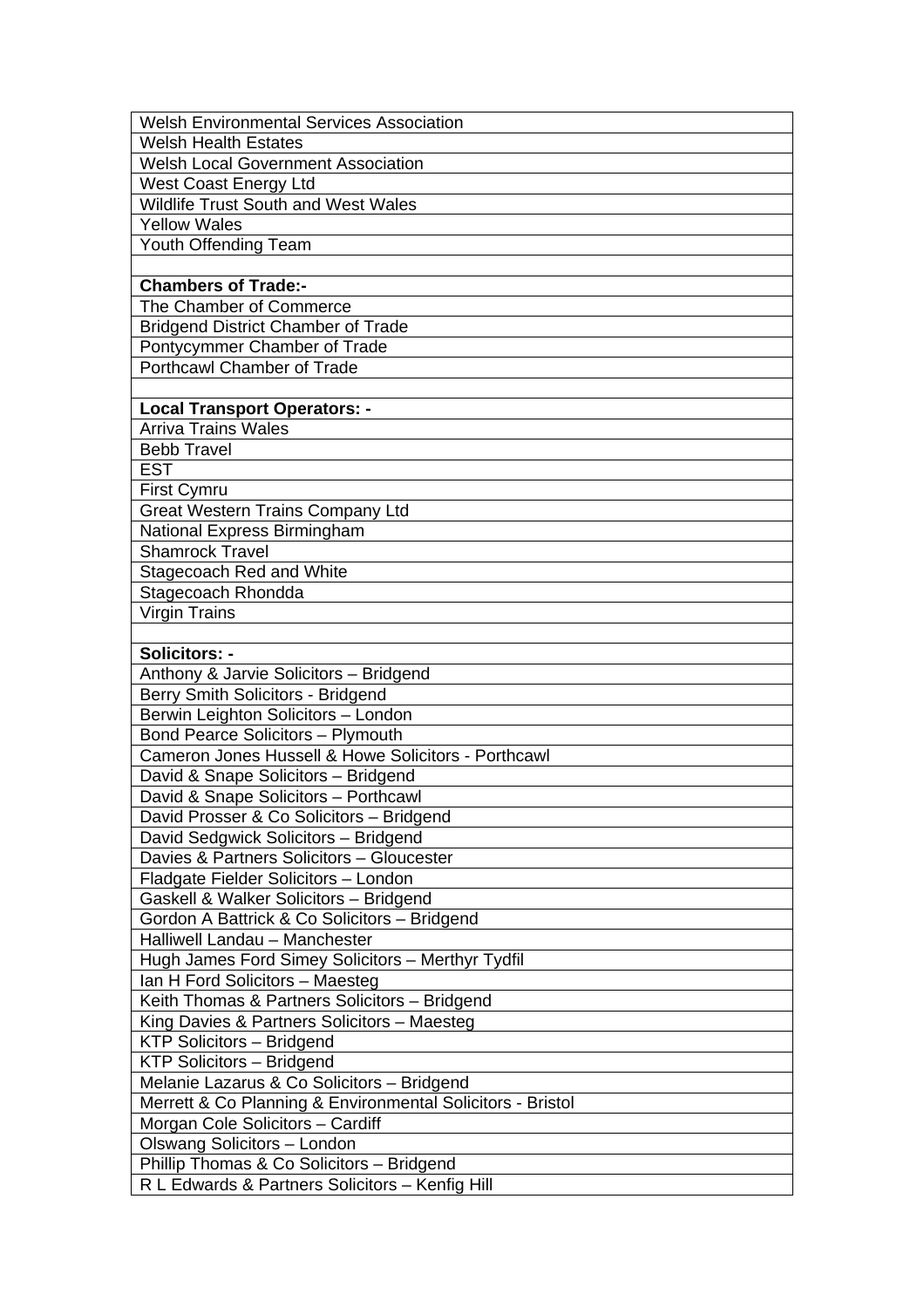| R L Edwards & Partners Solicitors - Maesteg       |
|---------------------------------------------------|
| R L Edwards & Partners Solicitors - Porthcawl     |
| R L Edwards & Partners Solicitors - Bridgend      |
| RTL Solicitors - Bridgend                         |
| Rubin Lewis O'Brien - Cwmbran                     |
| Sian Thomas & Daughter Solicitors - Bridgend      |
| <b>Whittinghams Solicitors - Bridgend</b>         |
|                                                   |
| <b>Estate Agents and Property Consultants</b>     |
| Chris Parker - Bridgend                           |
| Cluttons Property Consultants - London            |
| Cooke and Arkwright - Cardiff                     |
| Cooke and Arkwright - Bridgend                    |
| Deere T Elwood & Son - Porthcawl                  |
| Direct Properties - Kenfig Hill                   |
| Donaldsons - Bristol                              |
| Elliot & Co - Kenfig Hill                         |
| Evans Jones - Kenfig Hill                         |
| Ferrier Williams & Partners - Maesteg             |
| FPD Savills - Lincoln                             |
| FPD Savills - Manchester                          |
| G L Hearn - London                                |
| <b>GVA Grimley - Bristol</b>                      |
| GVA Grimley - London                              |
| Gallagher Estates - Birmingham                    |
| Gareth L Edwards - Bridgend                       |
| Gareth L Edwards - Brackla                        |
| Harmer Partnership - Cardiff                      |
| Herbert R Thomas - Cowbridge                      |
| Hobbs Properties Ltd - Bristol                    |
| Jones Lang LaSalle - Birmingham                   |
| King Sturge - London                              |
| Landmark - Exeter                                 |
| Lattice Property Holdings - Basingstoke           |
| McCarthy & Stone (Developments) Ltd - Bournemouth |
| Monaghans - Pencoed                               |
| Nicholsons - Bridgend                             |
| Payton Jewell & Caines Ltd - Bridgend             |
| Payton Jewell & Caines Ltd - Broadlands           |
| Payton Jewell & Caines Ltd - Pencoed              |
| Peter Alan - Bridgend                             |
| Peter Alan - Porthcawl                            |
| Peter Alan - Maesteg                              |
| Peter Morgan - Bridgend                           |
| Peter Morgan - Maesteg                            |
| Peter Morgan - Porthcawl                          |
| Porters - Bridgend                                |
| Powell & Jones Ltd - Bridgend                     |
| Powell & Jones Ltd - Pencoed                      |
| Prestons - Porthcawl                              |
| Rawlins and Madley - Cardiff                      |
| Reed Evans & Co - Bridgend                        |
| Remax Professionals - Ogmore Vale                 |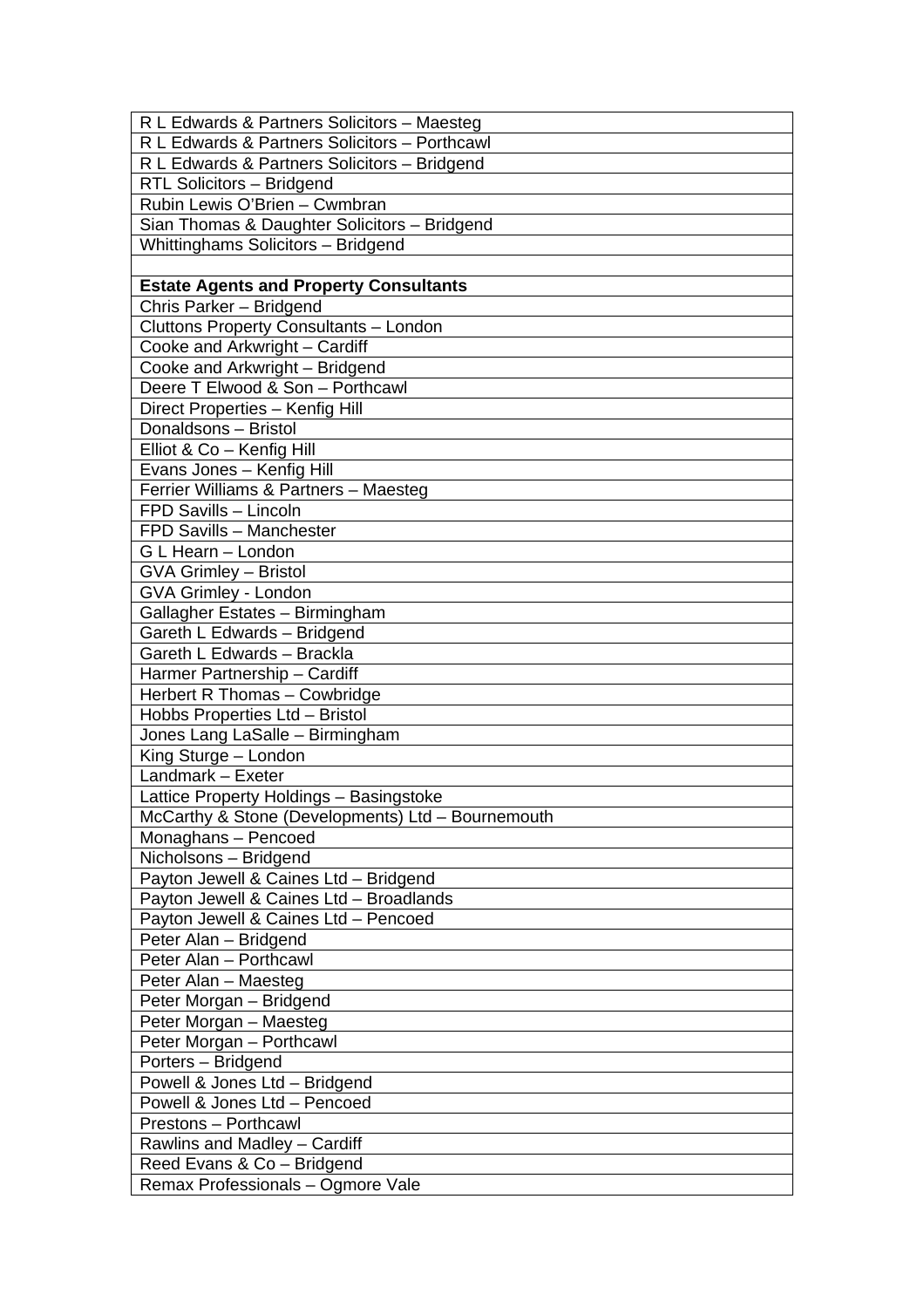| Robert Hitchens Ltd - Cheltenham                      |
|-------------------------------------------------------|
| Thompson's - Porthcawl                                |
| Usk Valuer Properties - Newport                       |
| Watts & Morgan - Bridgend                             |
|                                                       |
| <b>Architects:-</b>                                   |
| Burgess Partners - Cardiff                            |
| Chelverton West Ltd - Bristol                         |
| HMA Architects Holder Mathias Alcock Plc - Cardiff    |
| James & Nicholas, Engineers, Architects - Port Talbot |
| Jenkins Gould Partnership - Bridgend                  |
| John A Wright - Monmouthshire                         |
| Oriel Design Partnership - Cardiff                    |
| Robert Rogers Architects - Talbot Green               |
| Robertson Francis Chartered Architects - Cardiff      |
| Stride Treglown - Bristol                             |
| TACP - Cardiff                                        |
| <b>Wigley Fox Partnership - Cardiff</b>               |
|                                                       |
| <b>Surveyors: -</b>                                   |
| <b>Brinsons Chartered Surveyors - Caerphilly</b>      |
| Bute Partnership Surveyors - Cardiff                  |
| Carter Jonas Surveyors - Shrewsbury                   |
| Christie & Co - Bristol                               |
| Fletcher Morgan - Surveyors - Cardiff                 |
| Foote and Halfpenny - Swansea                         |
| Gerald Eve - London                                   |
| Michael Parkes - Rochester                            |
| Montagu Evans - London                                |
| Pooks - Shrewsbury                                    |
| Roger Etchells & Company - Birmingham                 |
| Smiths Gore - Lichfield                               |
| Stephenson & Alexander - Cardiff                      |
|                                                       |
| <b>Planning Consultants: -</b>                        |
| Alder King - Bristol                                  |
| Anderson Planning and Development - Swansea           |
| Anthony Goss - London                                 |
| Arup - Cardiff                                        |
| Atisreal - Cardiff                                    |
| Atkins Planning - Cardiff                             |
| <b>Atkins Planning - Bristol</b>                      |
| Barton Willmore - Bristol                             |
| Barton Willmore - Reading                             |
| <b>Barton Willmore - Leeds</b>                        |
| Berkeley Group Plc - Surrey                           |
| Blue Sky Planning - Caterham                          |
| Boyer Planning - Cardiff                              |
| <b>CB Richard Ellis</b>                               |
| CDN Planning - Swansea                                |
| CgMs Consultants - London                             |
| <b>Charles Church Developments</b>                    |
| <b>Chichester Nunns Partnership</b>                   |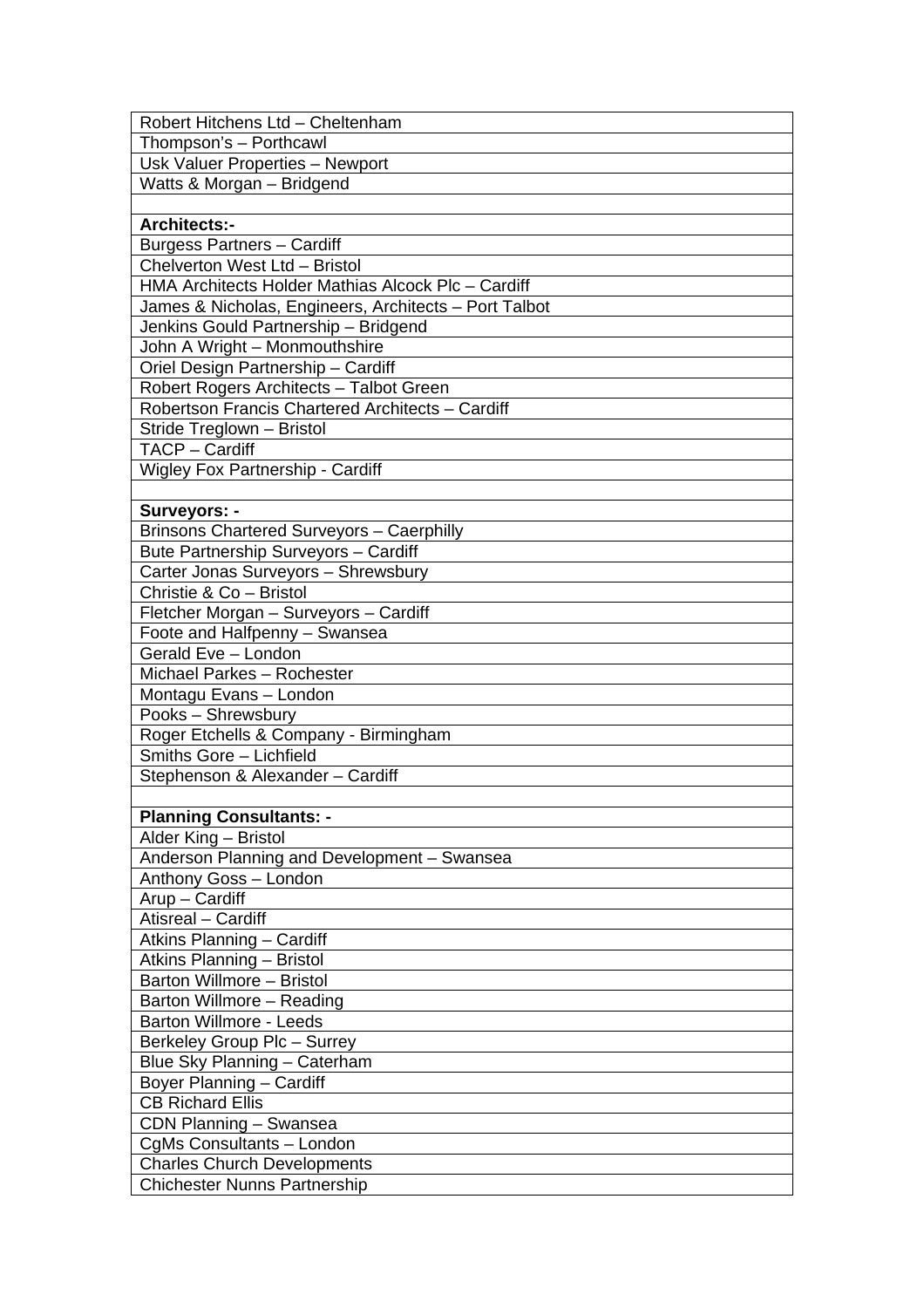| Chris Blandford Associates - East Sussex             |
|------------------------------------------------------|
| Chris J Morgan - Barry                               |
| Colliers CRE - London                                |
| Colliers CRE - London                                |
| Cooper Partnership Ltd - Bristol                     |
| Dalton Warner Davis - London                         |
| DCD Planning - Cardiff                               |
| Denton Wilde Sapte - London                          |
| Derek Prosser Associates - Cwmbran                   |
| Development Land and Planning Consultants - Cardiff  |
| DPDS Consulting Group - Swindon                      |
| Drivers Jonas - London                               |
| Drivers Jonas - Manchester                           |
| DTZ - Cardiff                                        |
| ECOTEC Research and Consulting - Cardiff             |
| Eddie Jones Associates - Swansea                     |
| G Powys Jones - Cardiff                              |
| <b>GVA Grimley LLP - Cardiff</b>                     |
| Halcrow Group Limited - Cardiff                      |
| Harmers Ltd - Cardiff                                |
| Hepher Dixon - Cardiff                               |
| Honesty Ltd - Cardiff                                |
| Jacobs Babtie - Cardiff                              |
| John Matthews - Porthcawl                            |
| Leek and Weston (Mineral Planning) - Pontypridd      |
| Malcolm Judd & Partners - Kent                       |
| <b>Malcolm Scott Consultants - Worcester</b>         |
| Mott MacDonald - Sheffield                           |
| Nathaniel Lichfields and Parners - Cardiff           |
| Osbourne and Shellard Planning Consultants - Swansea |
| Paul and Company Planning Consultants                |
| Peacock and Smith - Leeds                            |
| Powell Partnership (The)                             |
| Rapleys - London                                     |
| <b>Robert Turley Associates - Bristol</b>            |
| Roger Tym and Partners - London                      |
| RPS Planning - Cardiff                               |
| RPS Planning - Swindon                               |
| Saville Planning Consultancy - Newcastle-upon-Tyne   |
| SG Williams and Associates - Swansea                 |
| <b>SLR Consulting</b>                                |
| <b>Stansgate Planning Consultants</b>                |
| <b>Stewart Ross Associates</b>                       |
| Strategic Planning Advice - London                   |
| Stride Treglown Town Planning - Cardiff              |
| <b>Taylor Woodrow</b>                                |
| <b>Tetlow Kings - Bristol</b>                        |
| The Development Planning Partnership - Cardiff       |
| The Development Planning Partnership - Bedford       |
| The Development Planning Partnership - Leeds         |
| The Planning Bureau Ltd - Bournemouth                |
| Tony Thorpe Associates - Reading                     |
| White Young Green Planning - Cardiff                 |
|                                                      |